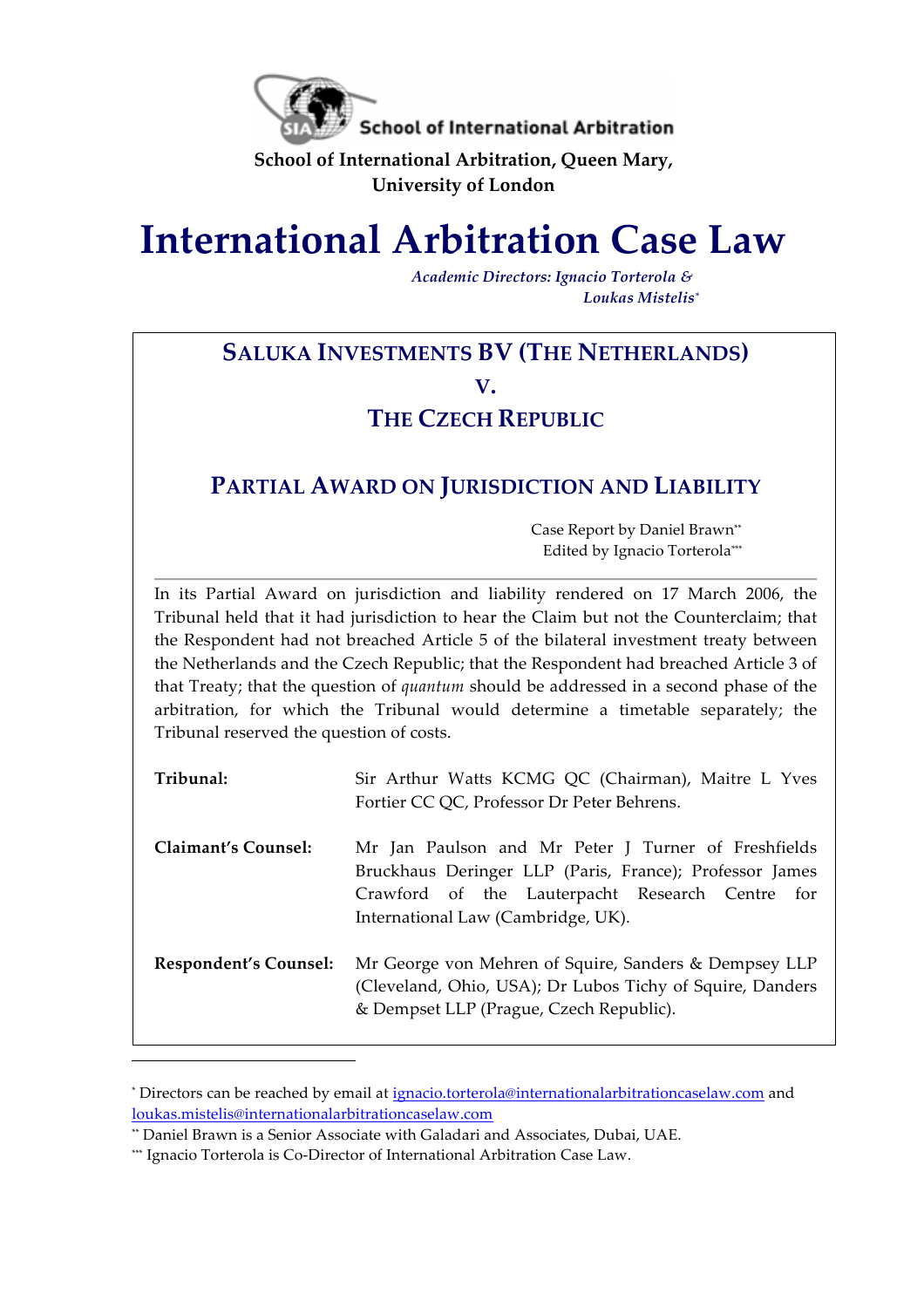#### INDEX OF MATTERS DISCUSSED

| 1. |     |  |
|----|-----|--|
| 2. |     |  |
|    |     |  |
|    |     |  |
|    |     |  |
|    |     |  |
|    | (i) |  |
|    |     |  |
|    |     |  |
|    |     |  |
|    |     |  |
|    |     |  |
|    |     |  |
|    |     |  |
|    |     |  |
|    |     |  |
| 3. |     |  |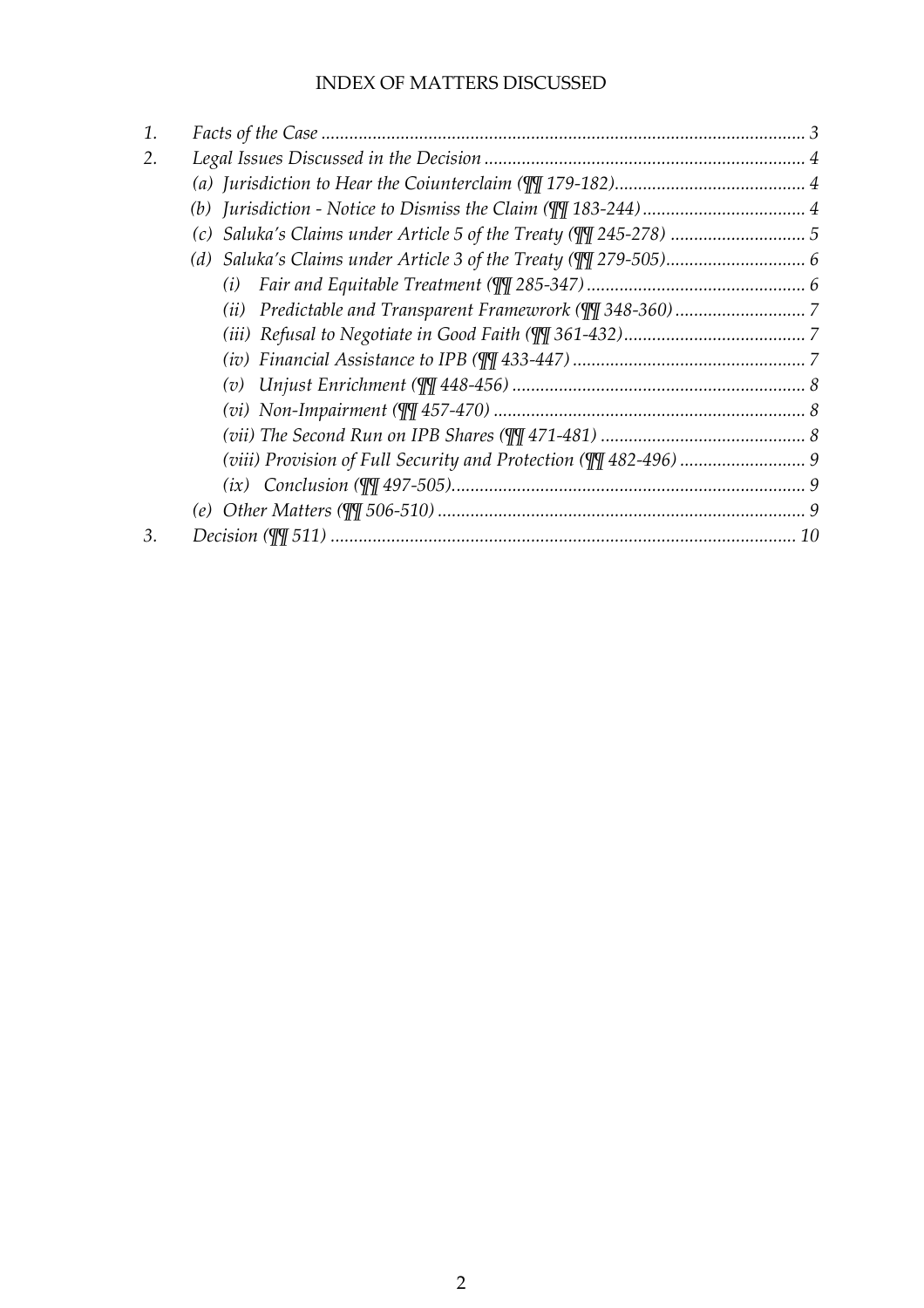#### *Digest*

#### *1. Facts of the Case*

The arbitration arose from the reorganisation and privatisation of the Czech banking sector following the end of the Communist period in 1990. All four of the major Czech banks faced problems arising from bad debts and the lack of effective legal procedures whereby the banks could enforce payment of the debts. By April 1997, Nomura had acquired almost 10% of the shares in IPB, one of the four major Czech banks, and on March 8, 1998 the Czech government agreed to sell its remaining holding of 36% in IPB to a company within the Nomura Group of companies. The Nomura Group is a major Japanese merchant banking and financial services group of companies, which typically act through subsidiaries established in various countries. The Nomura Europe company that bought the IPB shares transferred them in two tranches on October 2, 1998 and February 24, 2000 to another Nomura subsidiary, Saluka Investments BV ("Saluka"), which was established under the law of the Netherlands. In June 2000, Saluka agreed with Nomura to sell some of its shares, but at the time the arbitration was initiated, Saluka continued to be the registered holder of the IPB shares. It was clear, however, that Saluka's rights of ownership were exercised in accordance with directions given by the Nomura Group.

During the process of privatising IPB's competitors (the other three major banks), the Czech Government provided them with assistance in relation to their bad debt problems and discussed with one of them, CSOB, taking over IPB. On June 1, 2000, the Czech Government informed Nomura that state assistance to IPB would only be forthcoming if Nomura raised its stake in IPB from 46% to 51%. In early June 2000, members of the Czech Government made statements which raised speculation that IPB might be placed in forced administration, which triggered a massive run on IPB. On June 16, 2000, IPB was placed in forced administration and armed police entered IPB's headquarters and physically removed all bank managers. On June 19, 2000, IPB was transferred to CSOB, together with a state guarantee and an indemnity. A Parliamentary Investigation Commission found that this had been carried out unlawfully, but the transfer of IPB to CSOB went ahead nonetheless. A police search of Nomura's Prague offices and seizure of documents on January 30, 2001, was held to have violated Nomura's fundamental rights.

By a notice of arbitration dated July 18, 2001, Saluka commenced arbitration proceedings against the Czech Republic under Article 8 of the Agreement on Encouragement and Reciprocal Protection of Investments Between the Kingdom of the Netherlands and the Czech and Slovak Federal Republic of 1991 ("the Treaty"). Following the separation of the Czech and Slovak States in 1992, the Czech Republic confirmed to the Netherlands that the Treaty would remain in force. By Article 8(5) of the Treaty, the UNCITRAL Arbitration Rules applied.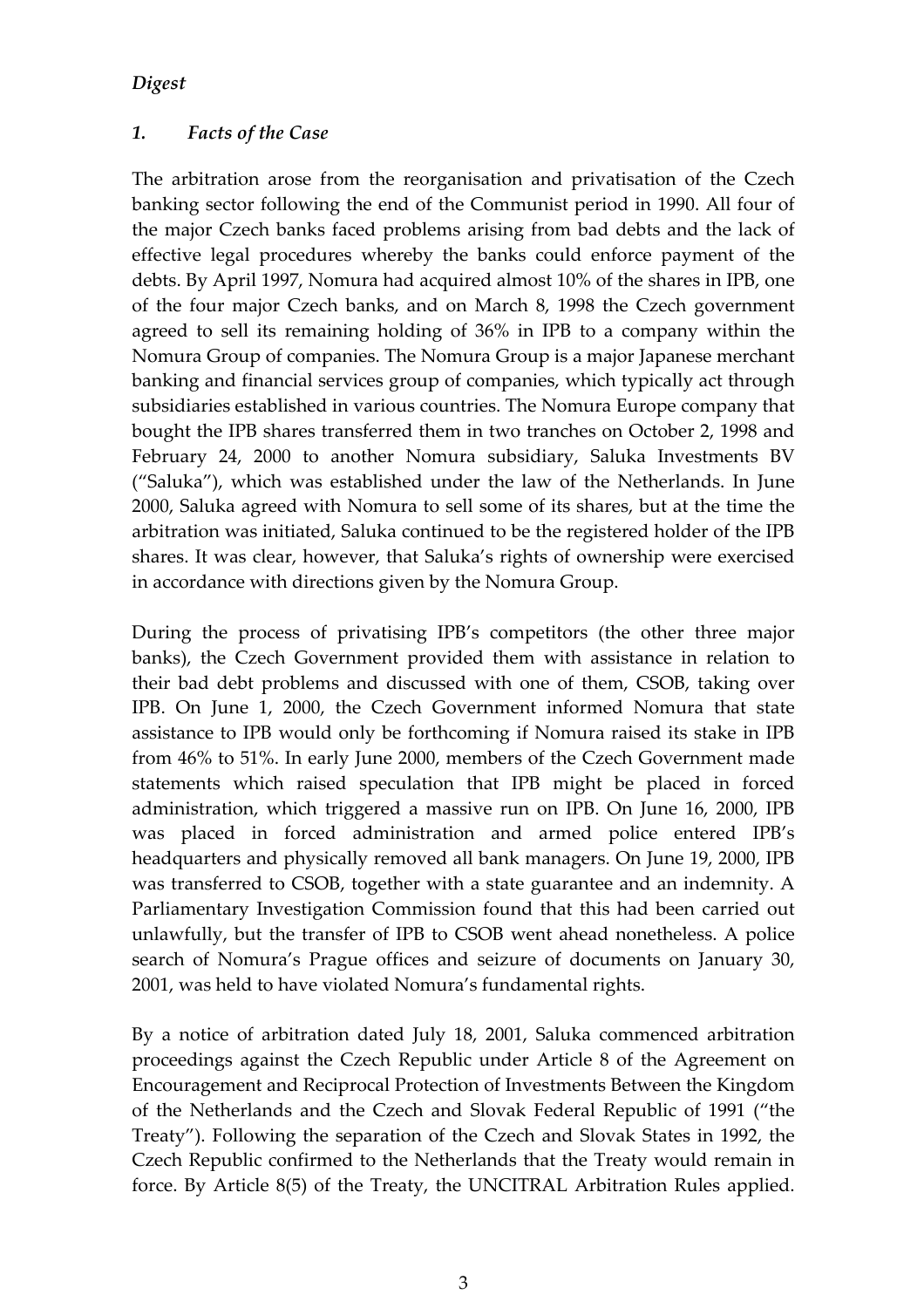The parties accepted the *ad hoc* Tribunal's proposal that the registry service for the arbitration should be provided by the Permanent Court of Arbitration ("PCA"), and the PCA agreed to provide such service. Geneva, Switzerland, was selected as the place of arbitration, although this did not preclude the Tribunal from holding meetings in any other place when convenient. The agreed language of the arbitration was English. The procedural meeting was held in London on November 2, 2001. In June 2002 and February 2003, two members of the Tribunal resigned and were replaced by Maitre L Yves Fortier CC QC and Sir Arthur Watts KCMG QC (Chairman) respectively. The oral hearing was held in London from April 8 to 20, 2005.

The substance of Saluka's claim was that the Czech Republic had deprived Saluka of its investment contrary to Article 5 of the Treaty, and that the investment had not been treated fairly and equitable, contrary to Article 3.

The parties agreed to postpone issues of *quantum* of the claim and counterclaim, and the present Award related only to jurisdiction and liability for the Claim.

#### *2. Legal Issues Discussed in the Decision*

#### *(a) Jurisdiction to Hear the Counterclaim (¶¶ 179-182).*

Saluka alleged that the Tribunal lacked jurisdiction to hear the Czech Republic's Counterclaim. At a previous hearing, the Tribunal had held that it did not have jurisdiction to hear the Counterclaim, as the real Defendant to the Counterclaim was Nomura. When that issue resurfaced at the hearing, the Tribunal concluded that the issues arising in the Counterclaim were not sufficiently closely connected with the subject matter of the Claim to fall within the Tribunal's jurisdiction under Article 8 of the Treaty (which provided for arbitration).

#### *(b) Jurisdiction - Notice to Dismiss the Claim (¶¶ 183-244)*

The Czech Republic had filed a Notice to Dismiss the Claim alleging that (a) Nomura did not buy the IPB shares to invest in IPB's banking operations but to facilitate the acquisition of Czech breweries in which IPB held a controlling shareholding; (b) Nomura did not disclose this purpose to the Czech authorities when it purchased the IPB shares; (c) Nomura had thus not acted in good faith and was therefore not a *bona fide* investor; and (d) therefore Saluka, to whom Nomura had transferred its IPB shareholding, was precluded from having recourse to arbitration under the Treaty. Such a Notice to Dismiss is not envisaged in the UNCITRAL Rules. At an earlier procedural meeting the Tribunal had ruled that, because the facts alleged in the Notice to Dismiss were so closely related to the facts alleged in the Claim, the two issues should be ruled upon in the Final Award, which the Tribunal was entitled to do under Article 21.4 of the UNCITRAL Rules.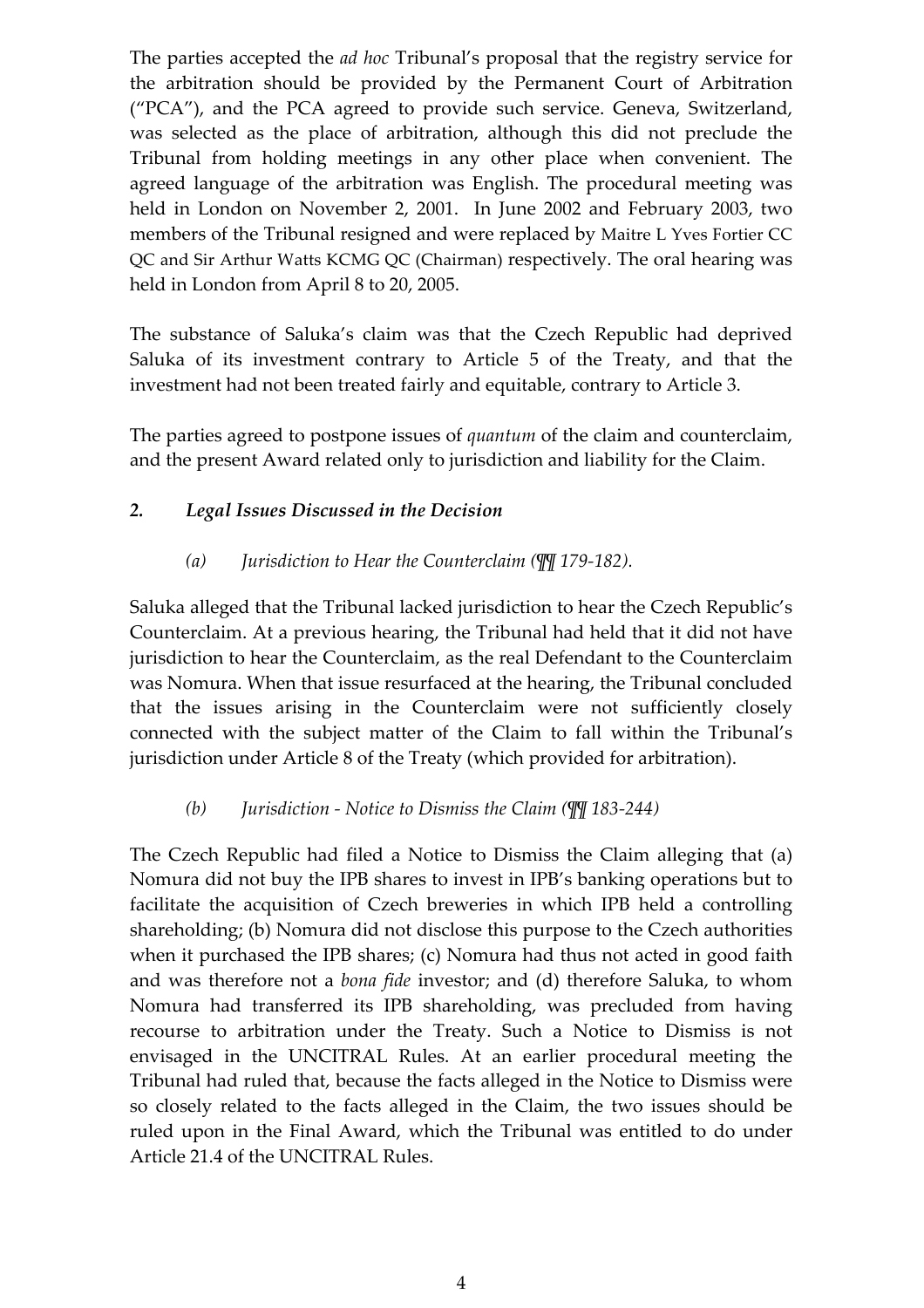At the hearing, the Czech Republic elaborated and added fresh arguments, to the effect that the Claim should be dismissed because Saluka was not *bona fide*, that it had no real connection with the Netherlands and was therefore not an "investor", that Saluka had not made an investment and that real investor was Nomura, which was not an eligible claimant under the Treaty.

Although the Notice to Dismiss was unorthodox and was not worded as an objection to the Tribunal's jurisdiction, the Tribunal took it as an objection to jurisdiction. The Tribunal held that Saluka was lawfully constituted in the Netherlands, the IPB shares were an "investment," Saluka was an "investor" within the meaning of the Treaty and was entitled to the protection of the Treaty, and therefore the Tribunal had jurisdiction to hear the Claim. It was not appropriate to pierce the corporate veil in the present case, because the allegations against Saluka of fraud, misfeasance, illegality and lack of good faith had not been made out. However, the Tribunal held that it did not have jurisdiction in respect of any damage suffered by Nomura or in respect of the IPB shares before October 1998, when the bulk of Nomura's shares became vested in Saluka.

#### *(c) Saluka's Claims under Article 5 of the Treaty (¶¶ 245-278)*

Saluka claimed that it had been deprived of its investment, contrary to Article 5 of the Treaty and that the only issue before the Tribunal was whether that deprivation was lawful. By Article 5 of the Treaty, neither party may take any measures depriving investors of their investment unless:

- "(a) the measures are taken in the public interest and under due process of law;
- (b) the measures are not discriminatory;
- (c) the measures are accompanied by provision for payment of just compensation. …"

Saluka argued that the Czech Republic would be liable if one or more of the conditions set out in Article 5 had not been complied with. The Czech Republic denied violating Article 5, because it was entitled to put IPB into forced administration under Czech law and that this was permissible regulatory action.

The Tribunal agreed that the issue was whether these actions were lawful or not. Article 5 is broadly drafted but it encompasses "the customary international law notion that a deprivation can be justified if it results from the exercise of regulatory actions aimed at the maintenance of public order." Furthermore, "States are not liable to pay compensation to foreign investors when, in the normal exercise of their regulatory functions, they adopt in a nondiscriminatory manner *bona fide* regulations that are aimed at the general welfare." International law had not yet identified what regulations were or were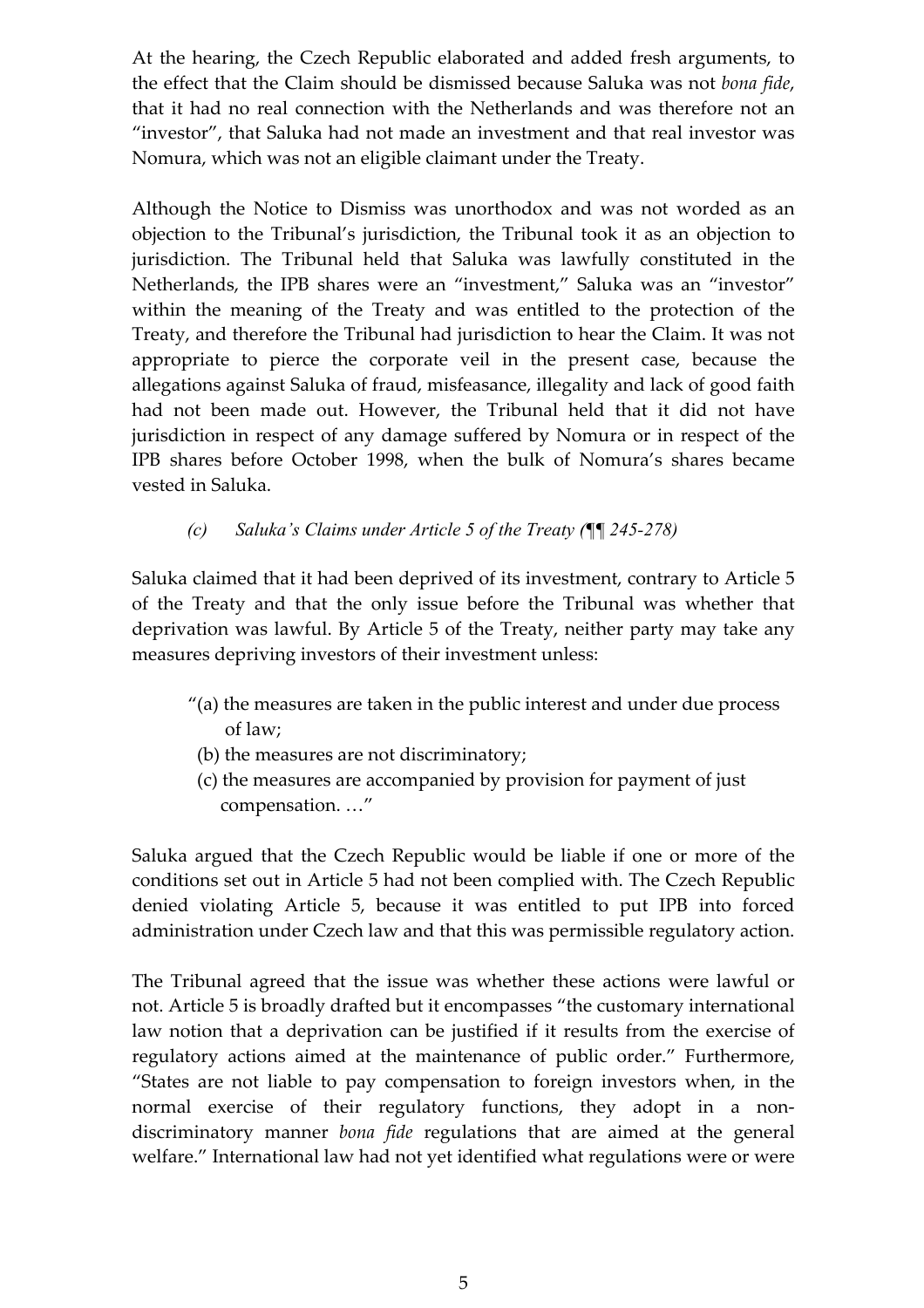not permissible and therefore the Tribunal had to determine whether particular conduct "crossed the line" and became expropriation.

The Tribunal held that the Czech Republic had not crossed the line. Saluka had certainly been deprived of its investment, but there was no evidence to establish that the Czech Republic had acted improperly. The Tribunal held that "the Czech Republic adopted measures which were valid and permissible as within its regulatory powers" and there had been no breach of Article 5.

*(d) Saluka's Claims under Article 3 of the Treaty (¶¶ 279-505)*

i. *Fair and Equitable Treatment (¶¶ 285-347)*.

By Article 3.1 of the Treaty:

"Each contracting party shall ensure fair and equitable treatment of investments of investors of the other Contracting Party and shall not impair, by unreasonable or discriminatory measures, the operation, management, maintenance, use, enjoyment or disposal thereof by those investors."

By Article 31.1 of the 1969 Vienna Convention on the Law of Treaties, a treaty should be interpreted "in good faith in accordance with the ordinary meaning to be given to the terms of the treaty in their context and in the light of its object and purpose." The Tribunal felt that the "ordinary meaning" of the "fair and equitable" standard could only be defined vaguely, in terms of what is "just", "even-handed", "unbiased", "legitimate", and that infringement required treatment that was so unjust or arbitrary that it rose "to the level that is unacceptable from the international perspective".

The purpose of the Treaty was to provide reciprocal protection for mutual investments between the Netherlands and the Czech Republic. That called for a balanced approach to the interpretation of the treaty, because to exaggerate the protection to be accorded to foreign investments might serve to dissuade host States from admitting foreign investments and thus undermine the overall aim of extending and intensifying the parties' mutual economic relations.

"Fair and equitable treatment" is therefore treatment which does not deter foreign capital by providing disincentives to foreign investments, which is linked to the legitimate expectations of the investor, which in turn is linked to good faith, due process, non-discrimination and the stability of the legal and business framework. The host State's legitimate rights must also be taken into account. The investor is entitled to expect that the host State would not act in a way that was manifestly inconsistent, non-transparent, unreasonable or discriminatory.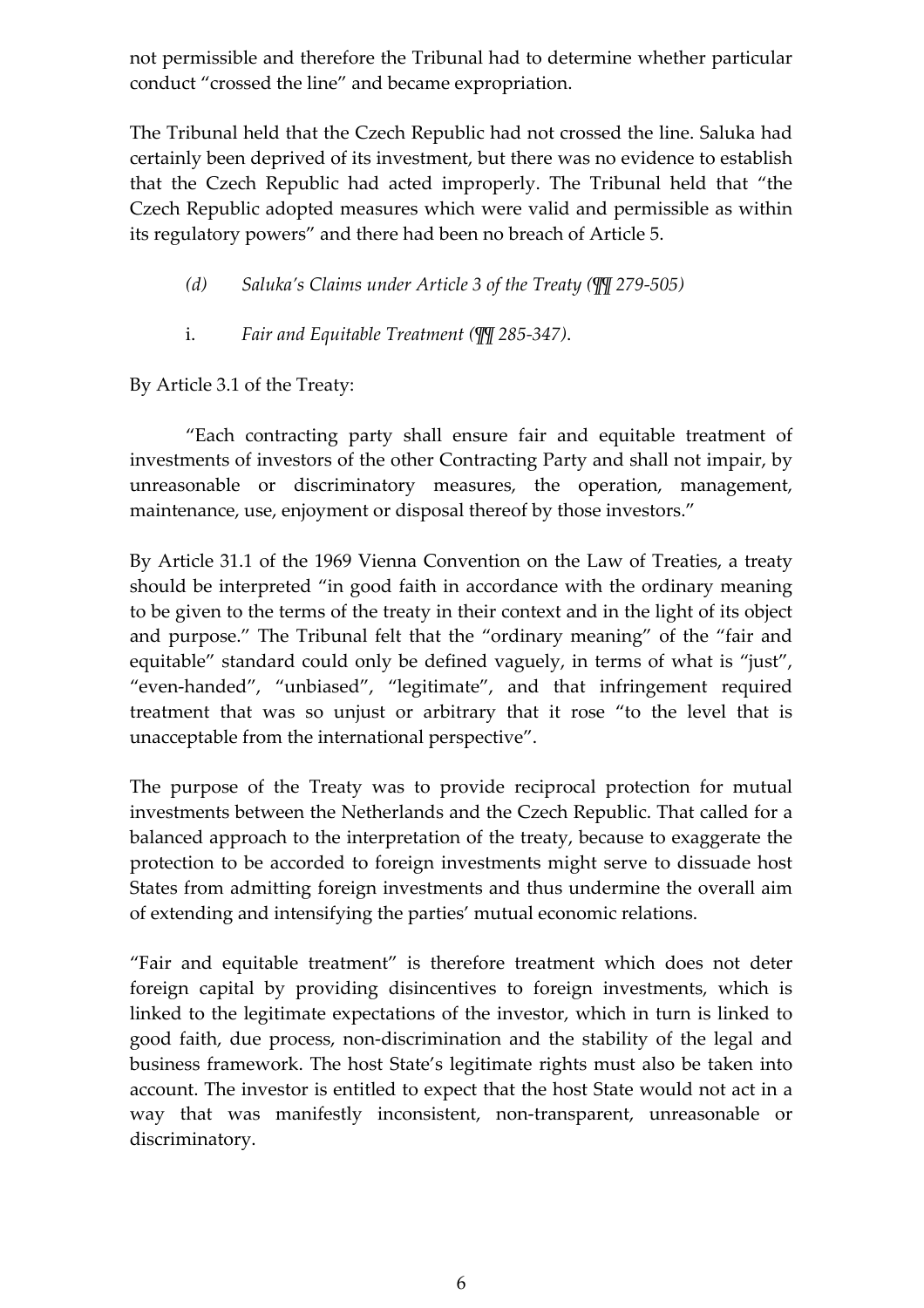The Tribunal found that the Czech Republic had not offered a reasonable justification for IPB's differential treatment and had given a discriminatory response to the bad debt problem, especially by providing state financial assistance to IPB's three main competitors to the exclusion of IPB, thereby creating an environment impossible for the survival of IPB.

#### ii. *Failure to Ensure a Predictable and Transparent Framework (¶¶ 348- 360).*

The Czech Republic would have failed to ensure a predictable and transparent framework for Saluka's investment if it had frustrated Saluka's legitimate expectations regarding the treatment of IPB without reasonable justification.

Saluka had no basis for expecting that there would be no future change in the Government's policy towards the banking sector's bad debt problem, but in any event this was in effect the same as the claim under Article 5 that had already been dealt with.

It was true that Saluka could not have anticipated the discriminatory way in which the Government would respond to the distress suffered by the banking sector, by excluding IPB from the state assistance that was accorded to the other three big banks, but this too had already been dealt with under Article 5.

There was no legitimate expectation that the inadequate mechanism in Czech law for enforcing loan security would be fixed quickly and the Czech Republic had not violated the "fair and reasonable treatment" standard in this regard.

#### *iii. Refusal to Negotiate in Good Faith (¶¶ 361-432).*

The Czech Republic had failed to deal with IPB and Saluka in an unbiased, even-handed, transparent and consistent way and unreasonably refused to communicate in an adequate manner. Indeed, three months before the forced administration was imposed on IPB, the Czech Minister of Finance "simply gave up communicating directly" with Saluka.

#### *iv. Financial Assistance to IPB after Acquisition by CSOB (¶¶ 433-447).*

The Czech Republic had granted massive financial assistance to IPB after the forced administration, but the Tribunal held that this was not a breach of Article 3.1 of the Treaty. The unlawfulness of a State's measures under its own legislation or under an international agreement by which it is bound is insufficient to establish a breach of Article 3.1 of the Treaty. Instead, the conduct must be assessed in the light of the Treaty's own "fair and equitable treatment" standard. Therefore, the legality of the financial assistance was not relevant and the only question was whether it was fair and equitable. This does not preclude stated aid, but that aid must not frustrate the investor's legitimate expectation to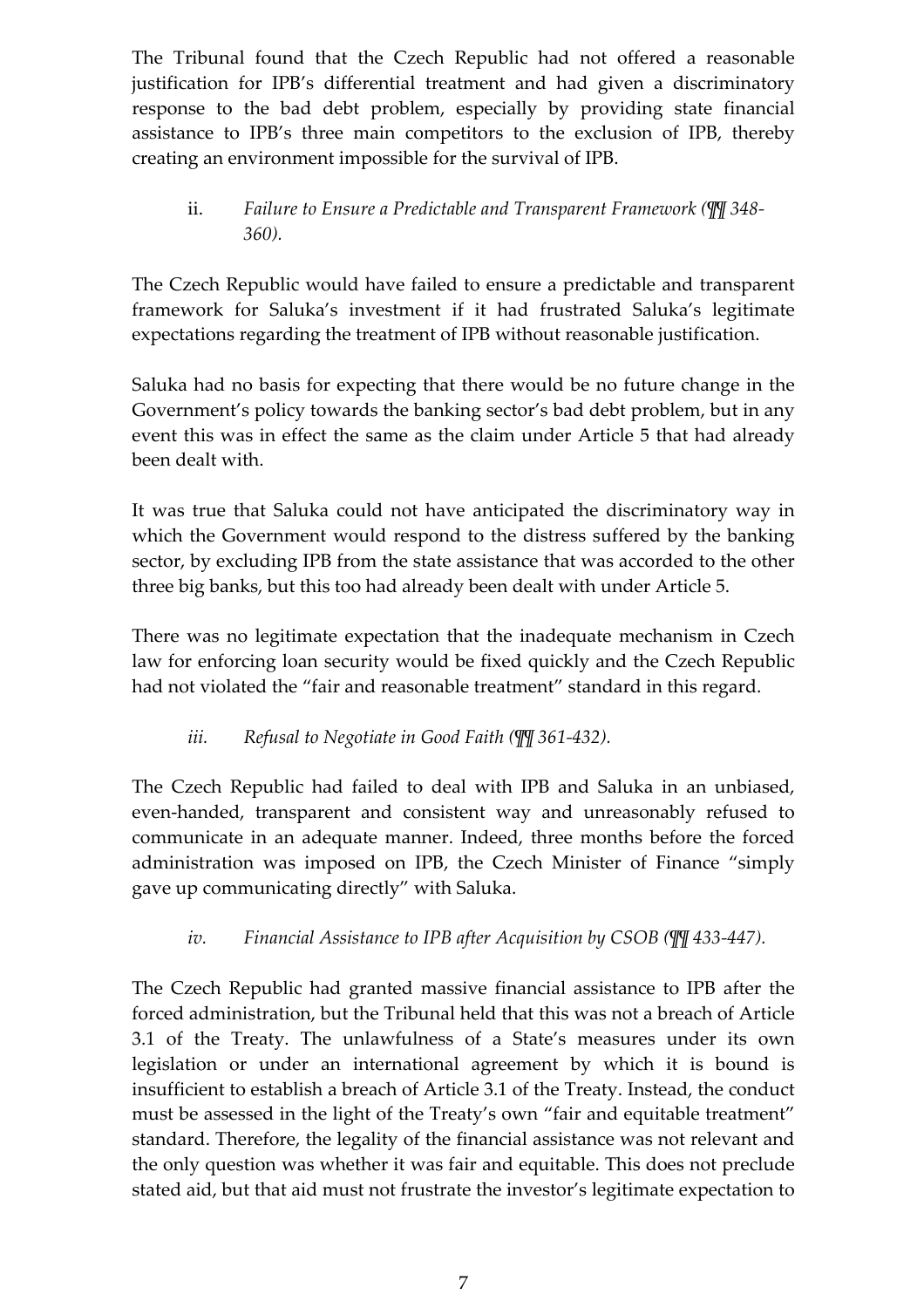be treated fairly and equitably. At the time the financial assistance was given, IPB had already lost its banking business to CSOB and therefore its shareholders did not suffer any harm in addition to that already caused by the forced administration and subsequent loss of the banking business.

#### *v. Unjust Enrichment of CSOB at the Expense of Saluka (¶¶ 448-456).*

For this, there must be enrichment of one party to the detriment of the other, and both arising as a consequence of the same act or event, with no justification and no contractual or other remedy available to seek compensation from the party enriched. In the present case, it was not the Czech Republic but CSOB that had received IPB's banking business.

However, Saluka argued that the Czech Republic would be liable if it had actively participated in a conspiracy to enrich CSOB at the expense of IPB by using regulatory powers to effect an illegal transfer of ownership in IPB's business. The Tribunal found this argument ill-founded, stretching the principle of unjust enrichment beyond its proper scope.

Since there was no enrichment of the Czech Republic to the detriment of Saluka, it was not for the Tribunal to assess the validity of the transfer of IPB's banking business, questionable though the transfer may be.

vi. *Non-Impairment (¶¶ 457-470).*

Saluka based its claim not only on the "fair and equitable treatment" provision in Article 3.1 of the Treaty but also on the "non-impairment" provision, which relates to measures taken by the host State that have a negative impact on the operation and enjoyment of the investment without reasonable justification. By violating the "fair and equitable treatment" standard in Article 3, and by its discriminatory response to Saluka, and by its refusal to negotiate in good faith, the Czech Republic had also violated the non-impairment obligation. "There can be no doubt that the Czech Republic's discriminatory response … and its unfair and inequitable treatment of IPB regarding the provision of state aid as well as its refusal to negotiate in good faith on the proposals made by IPB … had a detrimental impact upon IPB and Saluka's shareholding in IPB. The unlawful conduct of the Czech government contributed to the aggravation of IPB's financial distress and to its subsequent failure and thereby impaired Saluka's beneficial use of and interest in its shareholding in IPB."

#### vii. *Triggering the Run on IPB Shares (¶¶ 471-481).*

The Tribunal held that the Czech Republic unreasonably spread to the public negative information on IPB, which aggravated IPB's financial distress and contributed to its subsequent failure. The question was whether this caused IPB's forced administration. The public would have had some awareness of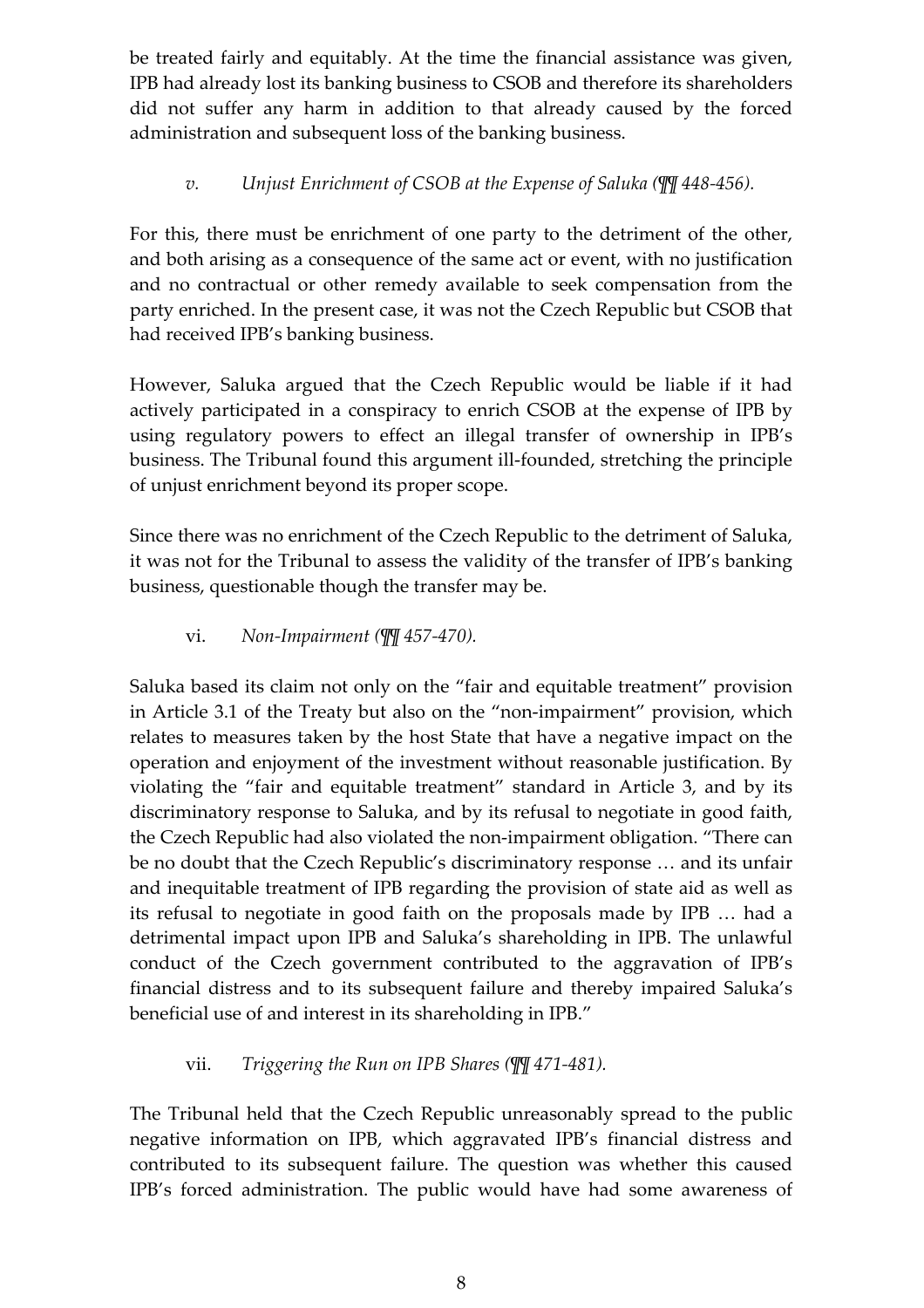IPB's problems but it was quite another matter for them to be informed that IPB's failure was imminent and its forced administration was unavoidable. Furthermore, there was some indication that Government sources deliberately engineered circulation of negative information about IPB in order to precipitate its failure. This conduct of the Government was "unjustifiable and unreasonable and contributed in all probability to the unsustainability of IPB's situation."

#### viii. *Provision of Full Protection and Security (¶¶ 482-496).*

Saluka claimed that the Czech Republic had also violated its obligation under Article 3.2 of the Treaty, which provides that Contracting States should accord "full security and protection" to investments covered by the Treaty. This standard applies when the foreign investment has been affected by civil strife and physical violence, in relation to which the host State must show that it has taken all measures of precaution to protect the investment. The standard is not one of strict liability but of due diligence and the host State must adopt all reasonable measures to protect the assets from threats or attacks which may target foreigners. Saluka argued that the Czech Republic had breached this requirement by its oppressive use of public powers with a view to depriving Saluka of any residual economic benefit in its investment. The Tribunal held that this claim was without merit. The Czech Republic's actions were not without legitimate concern for the securities market, were justified on regulatory grounds and could not be said to be totally unreasonable and unjustified. There was no procedural denial of justice that violated the Czech Republic's Treaty obligations.

#### ix. *Conclusion (¶¶ 497-505).*

The Czech Republic had violated the "fair and equitable treatment" obligation by according IPB differential treatment and by unreasonably frustrating IPB's good faith efforts to resolve its bad debt crisis. There was also a violation of the "non-impairment" obligation, firstly on the same grounds that led the Tribunal to find a violation of the "fair and equitable treatment" standard and secondly by the circulation of negative information about IPB.

The Czech Republic had not violated Article 3.1 by a failure to ensure a predictable and transparent framework for Saluka's investment, nor did it violate Saluka's legitimate expectations. The provision of financial assistance to CSOB did not violate the "fair and equitable treatment" obligation and there was no unjust enrichment of CIOB. There was also no breach of the "full security and protection" obligation.

#### *(e) Other Matters (¶¶ 506-510)*

Saluka had considered it appropriate to postpone issues of the appropriate redress and the *quantum* of the loss it had suffered for the breach of Article 3,